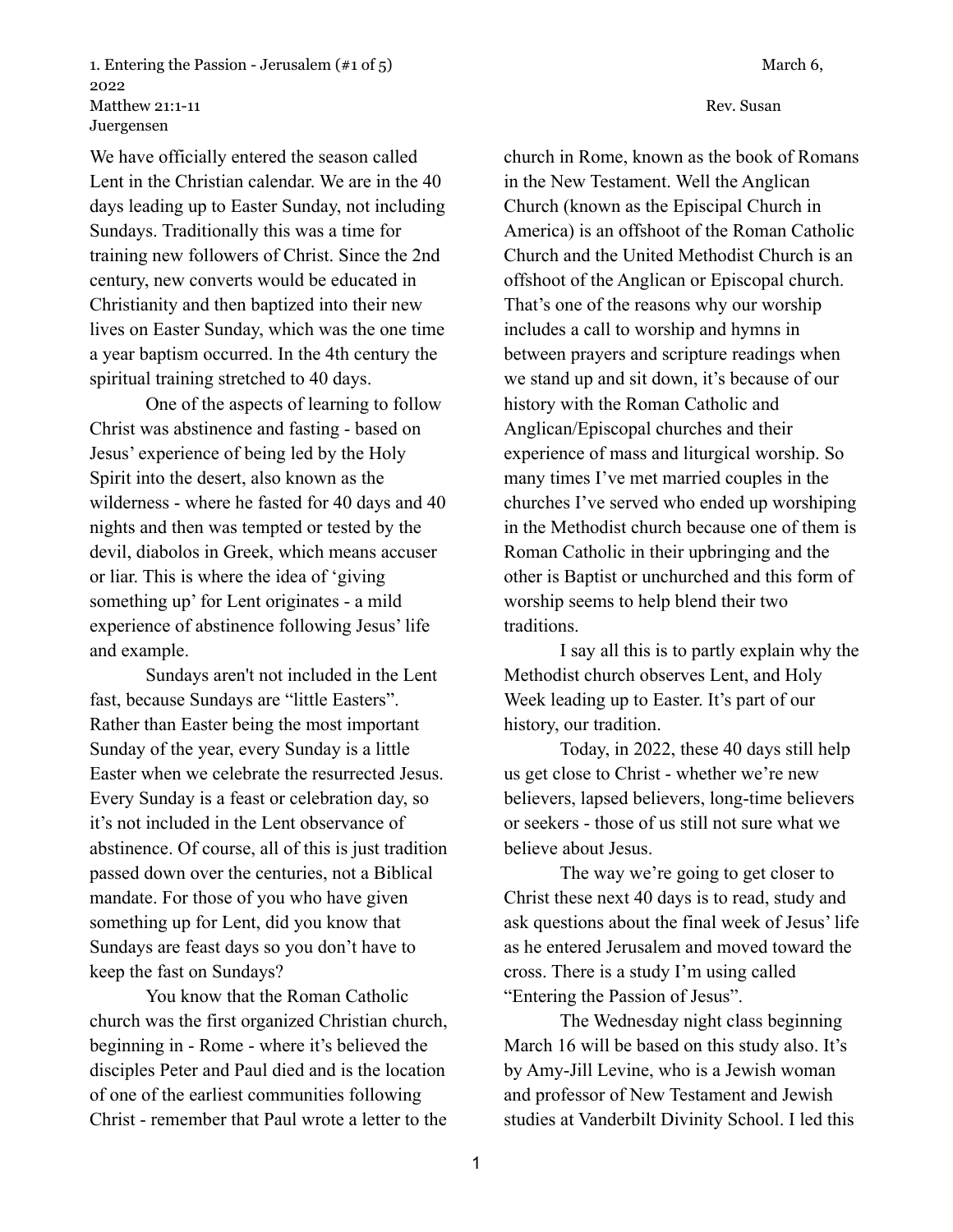1. Entering the Passion - Jerusalem (#1 of 5) March 6, 2022 Matthew 21:1-11 Rev. Susan Juergensen

study last year and got a lot out of it and I think you will also.

Jesus' final days began as he entered Jerusalem - an experience of tragedy and triumph. So although Palm Sunday isn't until April 10, today we'll look at that first day he rode into Jerusalem and every Sunday up to Easter we'll look closely at each day of his final week.

Of course, we already know the end of the story. Jesus had even told his followers exactly what would happen three times before going to Jerusalem. He told them 'that the Son of Man must undergo great suffering, and be rejected…. And killed, and after three days rise again.' Jesus often spoke in parables or metaphor, but not in this case. Mark 8:32 insists, "He said all of these things openly.."

I want to point out three things that are important in this event - which is called Jesus' triumphal entry into Jerusalem. The first is that it's found in all four gospels. But if we didn't have the account from John, instead of "Palm Sunday" we might be calling it "Leafy Branches Cut from the Field Sunday", because the word palm is missing in the other three gospels.

Amy-Jill Levine - who also goes by AJ so that's how I'll refer to her - AJ Levine remarks - "Should we care so much about such trivial details as that? Yes, I think so! Because those missing palms tell us something about ourselves. Whenever we read the Bible, we often see whatever we expect to see and we read into it what's not actually there. But the whole message of the Bible, and specifically about the kingdom of heaven is an invitation to see things differently and deeply - beyond our expectations and preferences."

There's a Biblical scholar named N.T. Wright who also points out, "People often get upset when you teach them what is in the Bible instead of what they PRESUME is in the Bible." It's like when we find out those famous sayings we love aren't really in the Bible. Like "God helps those who help themselves" or "Cleanliness is next to Godliness." Nope. Can't find 'em there.

The second thing to point out to you today, is the richness of this story and how it fulfills a particular prophecy about Jesus. The prophet Zecharaiah chapter nine verse nine states, "Rejoice greatly, O daughter of Zion! Shout aloud, O daughter Jerusalem! Lo, your king comes to you triumphant and victorious, humble and riding on a donkey, on a colt, the foal of a donkey…he shall command peace to the nations." Sounds familiar, right? Like we just heard it in our Matthew passage for today?

One of the graduate school professors at my daughter's University - Point Loma Nazarene - Dr. Michael Lodahl was also Theologian-in-Residence at the last Methodist church I served in Coronado. He wrote a commentary on this section of scripture which said, "A 'king' making his procession on such a slow and lowly beast as a donkey can hardly be understood to be inspiring violent resistance, which is what Jesus was accused of. This new king enters humbly on a colt and will very soon shed no blood except his own."

The third idea to share this morning is that it's important to understand that this moment when Jesus enters Jerusalem was a very busy holiday - it was Passover. Jerusalem would have been filled to the gils - even overflowing with pilgrims and tourists from all over the Roman empire. Crowd control would have been critical. Think of Mardi Gras in New